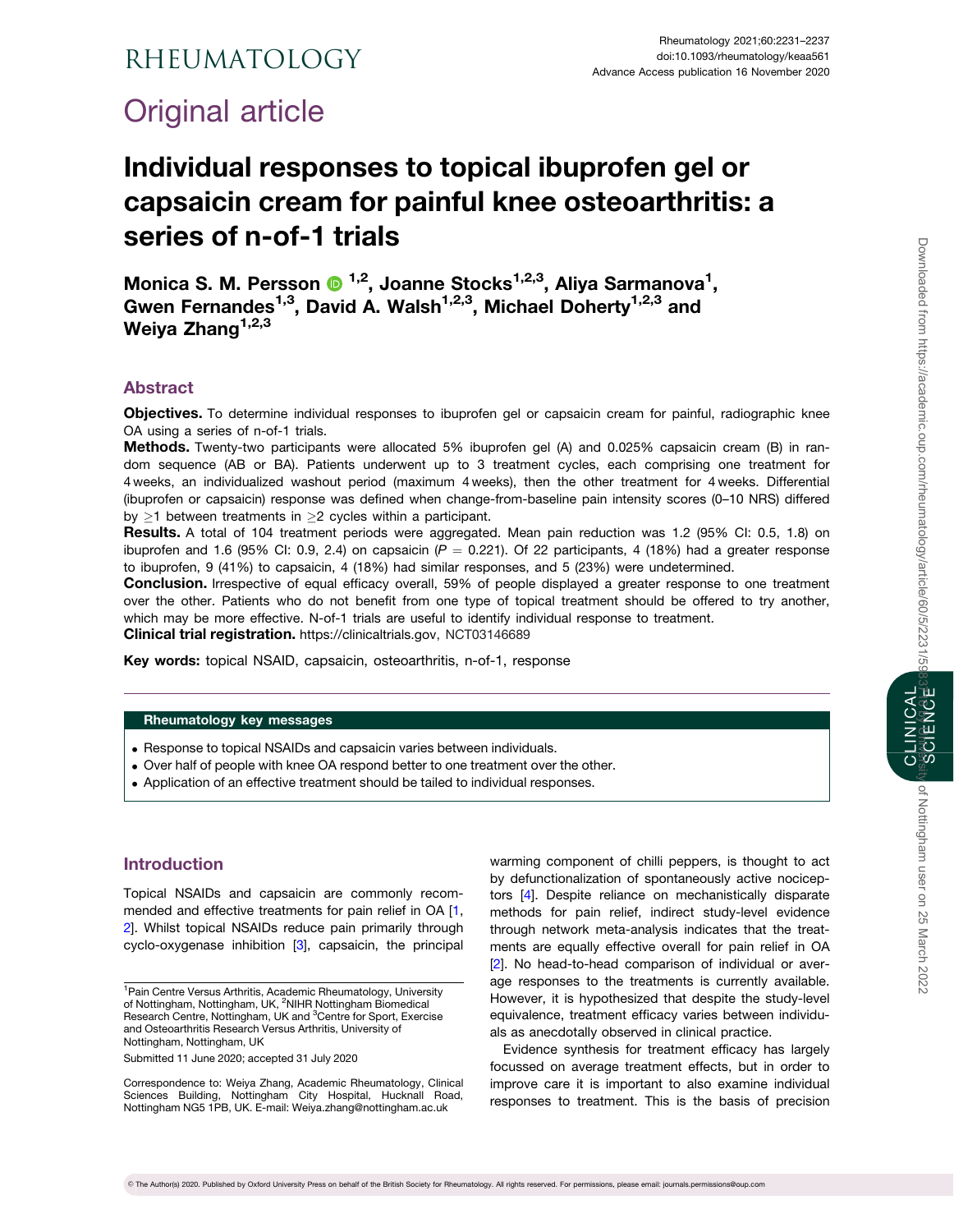<span id="page-1-0"></span>medicine, and the movement away from a one-size-fitsall approach to individual patient management. N-of-1 trials, or single participant randomized trials, have previously been used to establish the relative efficacy between treatments using within-person comparisons [[5](#page-6-0), [6](#page-6-0)]. However, perhaps the greatest benefit of this design is that it allows examination of individual responses to different treatments, and can therefore help optimize treatment at an individual level [[7](#page-6-0)]. The present study aimed to determine individual responses to ibuprofen gel (topical NSAID) or capsaicin cream in knee OA and to explore the use of n-of-1 trials for this purpose.

## Method

#### Study design

This was a randomized, open label series of n-of-1 trials. The study was approved by the Faculty of Medicine and Health Sciences Research Ethics Committee of the University of Nottingham (reference no. B10022017) and registered with ClinicalTrials.gov (NCT03146689). The final approved protocol, participant information sheet, and consent form are available online [\(https://www.not](https://www.nottingham.ac.uk/research/groups/osteoarthritisandcrystalarthritis/studies/index.aspx) [tingham.ac.uk/research/groups/osteoarthritisandcrystalar](https://www.nottingham.ac.uk/research/groups/osteoarthritisandcrystalarthritis/studies/index.aspx) [thritis/studies/index.aspx\)](https://www.nottingham.ac.uk/research/groups/osteoarthritisandcrystalarthritis/studies/index.aspx).

Participants underwent up to three treatment cycles (six treatment periods; Fig. 1). Each treatment cycle consisted of two treatment periods of ibuprofen gel and capsaicin cream in a randomized order. Treatment periods were 4 weeks and were separated by a washout period until the participant felt their knee pain had returned to its usual pre-treatment level or to a maximum of 4 weeks. An interim analysis was conducted for each participant at the end of the second cycle to determine treatment response. Those who met the pre-specified response criteria (i.e. showed the same response in two cycles) were given the option to complete

the study at that point. The n-of-1 trials were aggregated into a series.

Randomization was conducted using a web-based program [\(www.randomizer.org\)](http://www.randomizer.org) by a researcher not involved in participant recruitment, enrolment, assessment or outcome collection. Randomization data were kept strictly confidential and treatment allocation was recorded in sequentially numbered, sealed, opaque envelopes. Participants were sequentially allocated to the next assigned envelope at the beginning of each treatment cycle. Participants and research staff were not blinded to the treatments due to the initial warming sensation and erythema often experienced with capsaicin and the different appearance and amounts of applied treatment.

#### **Participants**

Participants were recruited from the Nottingham Knee Pain and Health in the Community (KPIC) cohort study from the East Midlands region of the UK [[8](#page-6-0)]. Inclusion criteria were men and women aged 40 years and over with chronic knee pain and radiographic knee OA (i.e. definite narrowing and definite osteophyte in the tibiofemoral and/or patellofemoral compartments as per Nottingham line drawing atlas scoring) [[9,](#page-6-0) [10](#page-6-0)]. Participants scoring between 4 and 8, inclusive, on the 0–10 numeric rating scale (NRS) for knee pain intensity in the index knee were eligible. The most painful knee was determined to be the index knee for local assessments and questionnaire responses.

Exclusion criteria were: inability to give informed consent; terminal or untreated major mental illness; pregnancy or breastfeeding; daily use of oral NSAID in the last 2 weeks; prior regular use of ibuprofen gel or capsaicin cream on the affected knee(s); hypersensitivity or allergy to the interventions or other ingredients in the preparations; total joint replacement of the affected joint;

FIG. 1 N-of-1 trial design showing a hypothetical random sequence for capsaicin (C) and ibuprofen (I)



Treatment periods were 4 weeks' duration and washout periods were variable in length (until pain returned to pretreatment levels, up to a maximum of 4 weeks).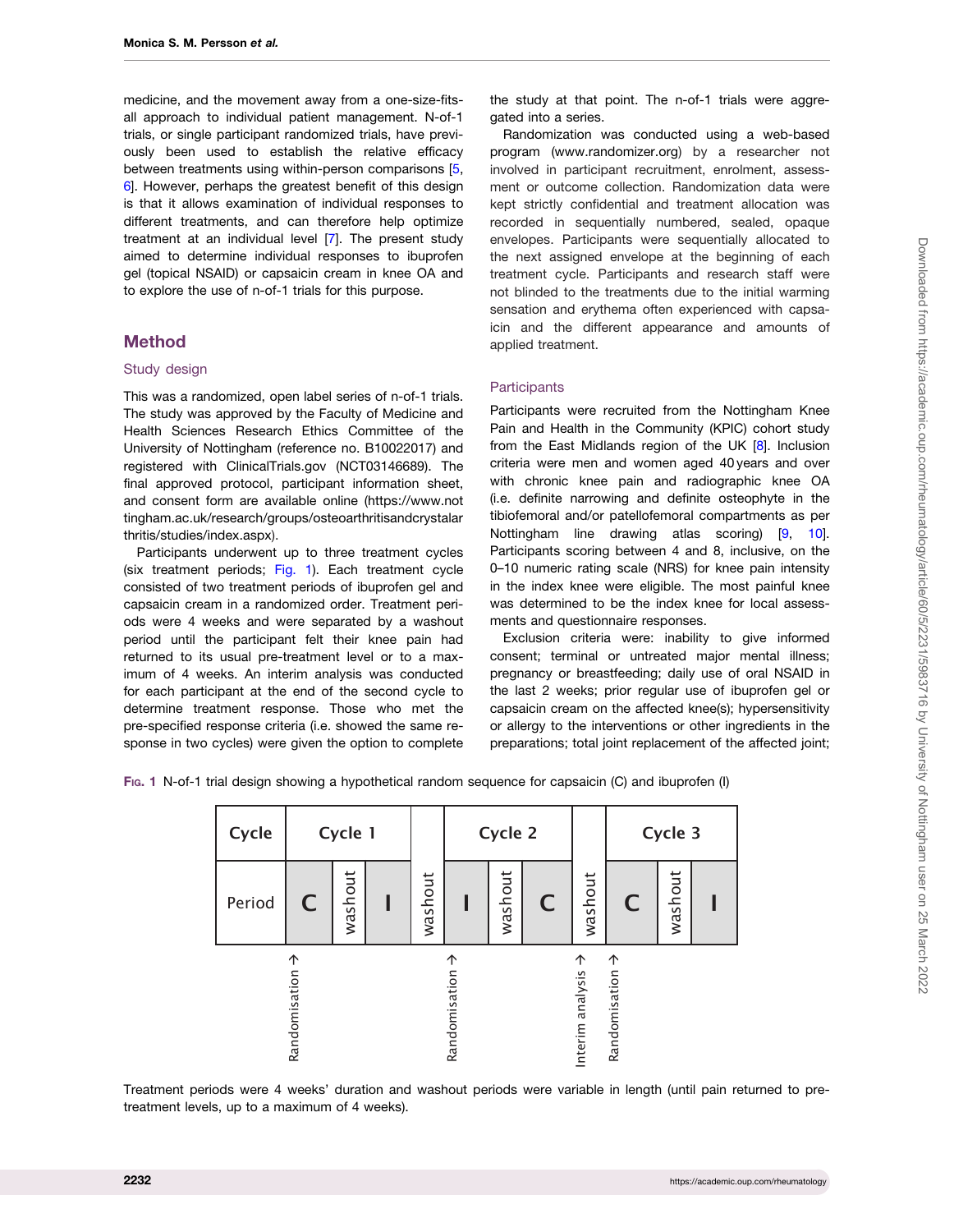#### <span id="page-2-0"></span>Interventions

Participants received 5% w/w ibuprofen gel (Care, Thornton & Ross Ltd) and 0.025% w/w capsaicin cream [Zacin, Cephalon (UK) Ltd]. The medications were applied four times per day to the painful knee(s). The recommended doses were an extruded inch of ibuprofen gel and a pea-sized amount of capsaicin cream. Participants continued to use their regular medications, including oral analgesics, throughout the trial provided the frequency/dose had remained stable for 3 months. Non-permitted concomitant therapies were additional topical analgesics for the affected knee, regular oral NSAIDs, joint injection or surgery.

#### Outcome measures

Participants recorded pre- and post-treatment pain intensity scores in their index knee for each treatment period using 0–10 NRS (0—'no pain' to 10—'worst imaginable pain'). Change-from-baseline pain scores were calculated per period.

Baseline characteristics assessed prior to randomization were: age, sex and obesity; knee pain intensity (0– 10 NRS) and neuropathic-like knee pain (modified painDETECT questionnaire [\[11](#page-6-0)]); function (activities of daily living domain of the Knee Injury and OA Outcome Score questionnaire [[12](#page-6-0)]); illness perception (modified Brief Illness Perception Questionnaire [[13](#page-6-0)]); expectation of treatment [\[13\]](#page-6-0); anxiety and depression (Hospital Anxiety and Depression Scale [[14\]](#page-6-0)); fibromyalgia [[15](#page-6-0)]; central pain mechanism traits [\[16](#page-6-0)]; inflammation (knee ultrasound: synovial thickness, effusion and power Doppler signal); abnormal pain processing [quantitative sensory testing: pressure pain thresholds (PPTs) and temporal summation (TS)]; quadriceps muscle strength; and radiographic severity from radiographs obtained at varying time points within the previous 2 years [\[8\]](#page-6-0).

#### Sample size

The n-of-1 trials consisted of three treatment cycles (six paired periods). Three cycles is the commonest number of cycles used in n-of-1 trials in OA and other conditions [[5](#page-6-0), [6](#page-6-0), [17\]](#page-6-0). After the first few cycles, each additional cycle contributes little to the precision of the trial [\[18\]](#page-6-0). Three cycles were therefore felt to provide sufficient data without lengthening the trial beyond 44 weeks, thereby maintaining trial eligibility and participant retention.

The sample size of the n-of-1 trial series was subsequently based on the number of treatment periods rather than participants. In order to detect a minimum clinically important difference (MCID) of 0.5 (S.D.) between treatments, if there was any, 66 participants were required in a traditional parallel comparison trial, 33 in a cross-over trial, or 11 in a series of n-of-1 trials with three cycles under the assumption of no carry-over and period effects. This would give 80% power at a significance

level of 0.05 for the trial. Assuming only 50% of participants showed a differential response between treatments, 22 participants were required.

#### Statistical methods

Categorical variables were reported as frequencies and continuous variables as mean (S.D.) (if normally distributed) or median and interquartile range (IQR) (if not normally distributed). Statistical significance was set at  $P <$  $0.05.$ 

A difference of 1 point on 0–10 NRS was determined to be the threshold for clinically important pain relief. This is a conservative estimate of the MCID (0.5 S.D.) used by NICE OA guidelines [[1](#page-5-0)] and reflects a 'slightly better' change in status [[19](#page-6-0)].

Each participant's treatment response was determined by comparing the change-from-baseline scores for ibuprofen and capsaicin per cycle. A difference of  $\geq$ 1 point between the treatments indicated a better response for one treatment over the other within the cycle. If a participant displayed the same differential response in two or more cycles, the overall differential treatment response was established for that participant, otherwise they were established as having an equal response. If the participant withdrew prior to meeting the above criteria, their response was 'undetermined'.

The mean treatment effect was determined using a three-level model, clustered at the cycle, period- and participant level. End-of-period pain scores were the dependent variable and adjustment was undertaken for period baseline pain scores. Fixed treatment (ibuprofen  $= 0$  and capsaicin  $= 1$ ) were assumed. The significance of period and treatment sequence effects was examined through the addition of a treatment-byperiod or treatment-by-sequence interaction term (fixed effect). One interaction was examined per model.

A sensitivity analysis was conducted to exclude participant pain levels remaining outside the pre-specified inclusion criteria (4–8 NRS) after 4 weeks washout. For this, all periods where baseline pain was not within 4–8 points (inclusive) were excluded from the multilevel regression modelling.

Analyses were conducted in Stata Version 15.

## **Results**

Between August 2017 and December 2018, 22 participants were enrolled and completed at least one treatment cycle ([Fig. 2](#page-3-0)). Five participants withdrew before trial completion: 3 due to erythema and skin irritation following ibuprofen gel use, 1 withdrew consent, and 1 died during the third washout period. Cause of death (ischaemic and hypertensive heart disease) was deemed unrelated to the study medications. Baseline characteristics of all participants are presented in [Table 1.](#page-4-0)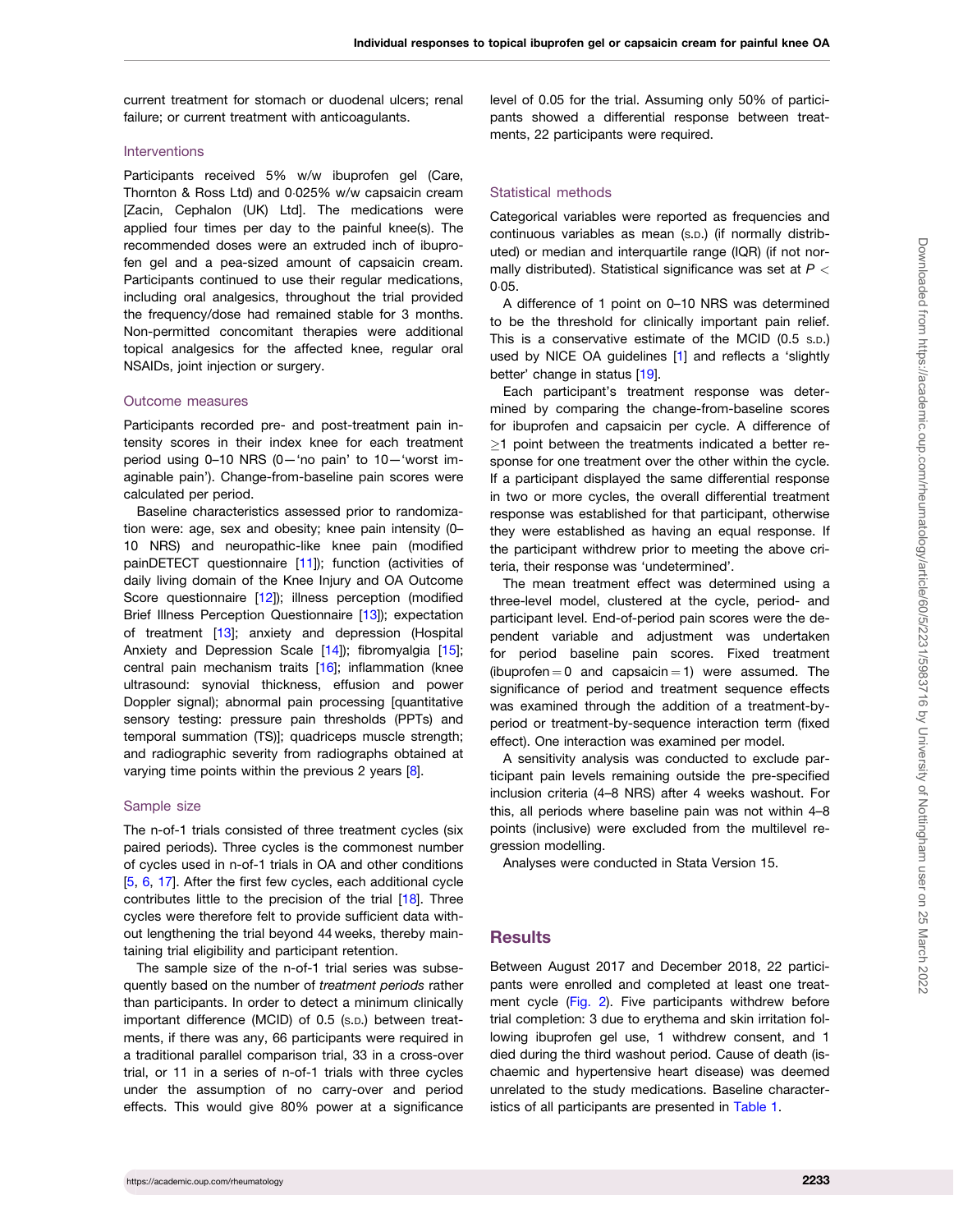#### <span id="page-3-0"></span>FIG. 2 Flow of subjects through the trial



Individual treatment responses were established for the 17 participants who completed the trial. Multilevel modelling for average treatment effects was conducted in all 104 completed treatment periods (22 participants).

#### Average level of pain reduction for topical ibuprofen vs capsaicin

In the 104 completed treatment periods, mean pain reductions were 1.2 (95% CI: 0.5, 1.8) for ibuprofen and 1.6 (95% CI: 0.9, 2.4) for capsaicin (P-value for difference  $= 0.271$ ). No significant period or treatment sequence effects were identified  $(-0.07; 95\%$  CI:  $-0.42$ , 0.28;  $P = 0.691$  and 0.15; 95% CI: -0.88, 1.19;  $P =$ 0.773, respectively).

Pain levels returned to 4–8 points (inclusive) after the washout for 71% of treatment periods. For the periods where pain levels did not return to 4–8 points after washout, 21% were >8 points and 79% were <4 points. No difference was found between topical NSAIDs and capsaicin in the sensitivity analysis limited only to periods where pre-treatment pain was 4–8 NRS ( $n = 22$ , 80 periods,  $P = 0.068$ ).

#### Individual responses to treatment

Treatment responses favoured topical ibuprofen in 4 participants (18%), capsaicin in 9 (41%), and found no difference in 4 (18%). Five participants (23%) withdrew prior to a response being established ('undetermined'). Pre-treatment characteristics of patients favouring ibuprofen vs capsaicin are presented in [Table 1,](#page-4-0) and some variation in baseline characteristics is seen between the groups.

#### **Discussion**

This is the first n-of-1 trial series aiming to identify individual responses to topical NSAIDs and capsaicin. We found that irrespective of the average equivalence between the treatments, more than half of individuals (59%) responded better to one treatment over the other. This suggests that it is feasible to use n-of-1 trials to examine individual responses to treatment.

The best evidence available thus far for the relative efficacy of topical NSAIDs and capsaicin in OA concluded that they provide equal levels of pain relief [\[2](#page-6-0)]. However, in order to provide evidence to guide a clinician's question about an individual, there is a need to move away from group averages and towards individual responses [[20](#page-6-0), [21\]](#page-6-0). Unlike between-group comparisons, such as randomized controlled trials, n-of-1 trials determine the difference between treatments within an individual. They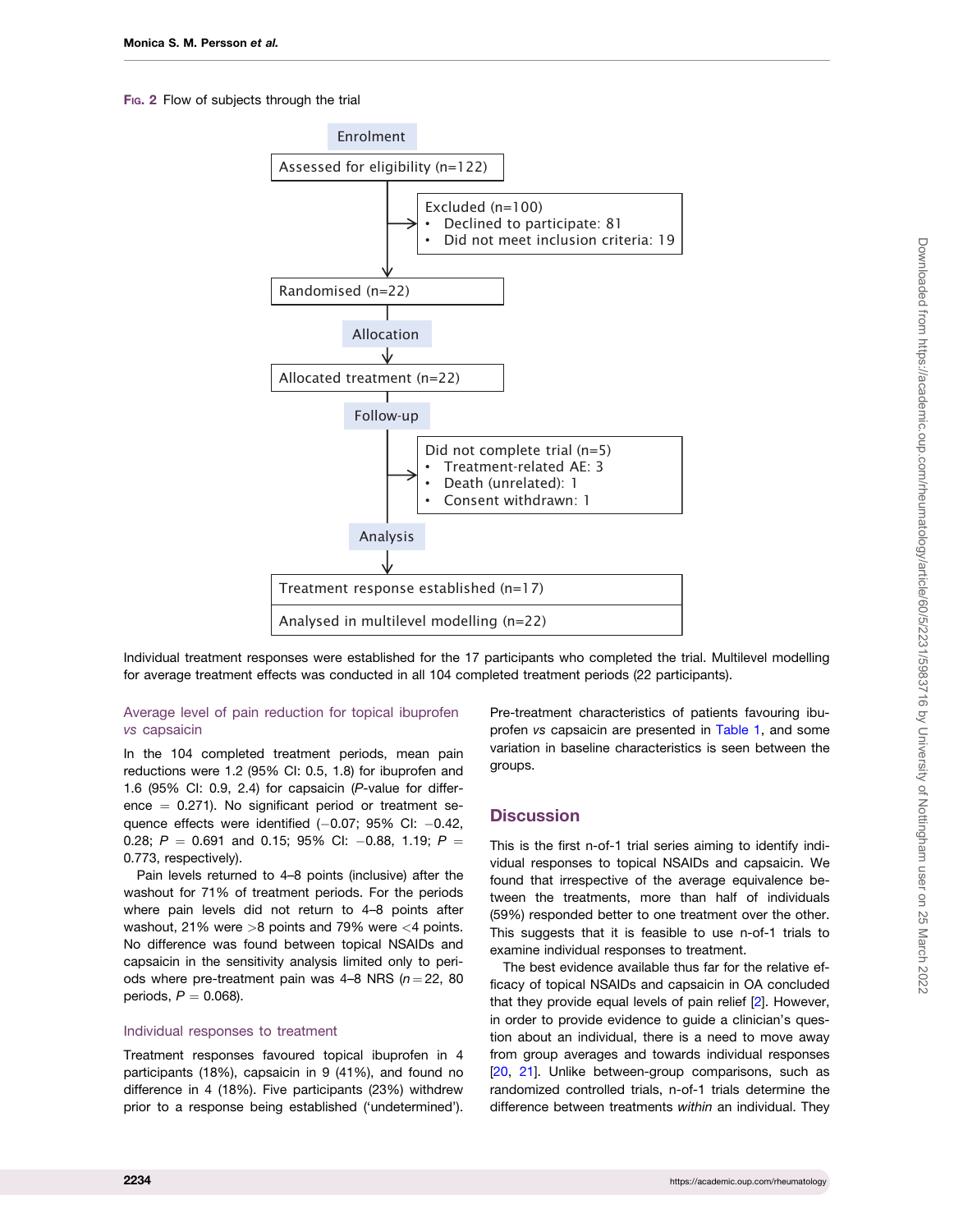#### <span id="page-4-0"></span>TABLE 1 Pre-treatment characteristics of all trial participants and according to their response to treatment

| <b>Characteristic</b>                                | <b>All participants</b><br>$(n = 22)$ | <b>Treatment response</b> |                        |
|------------------------------------------------------|---------------------------------------|---------------------------|------------------------|
|                                                      |                                       | Ibuprofen ( $n = 4$ )     | Capsaicin $(n = 9)$    |
| Basic demographics                                   |                                       |                           |                        |
| Age; mean (s.p.), years                              | 67.0(9.3)                             | 67.6 (2.2)                | 63.8 (12.5)            |
| Sex; n (%) women                                     | 12 (55%)                              | 1(25%)                    | 7 (78%)                |
| BMI; mean (s.p.), kg/m <sup>2</sup>                  | 30.7(5.6)                             | 27.9(1.6)                 | 32.3(7.1)              |
| Questionnaire - comorbidities                        |                                       |                           |                        |
| Anxiety; $n$ (%) HADS anxiety subscale $>8$          | $9(40.9\%)$                           | $1(25.0\%)$               | 4 (44.4%)              |
| Depression; $n$ (%) HADS depression subscale $>8$    | 4 (18.2%)                             | $1(25.0\%)$               | 2(22.2%)               |
| Fibromyalgia; n (%) criteria met                     | $2(9.1\%)$                            | $0(0\%)$                  | $2(100.0\%)$           |
| Questionnaire - OA features                          |                                       |                           |                        |
| Index knee; $n$ (%) left knee pain                   | 11 (50.0%)                            | $2(50.0\%)$               | 5(55.5%)               |
| Baseline pain; median (IQR), NRS severity            | 5.5 (4.0 to 7.0)                      | 6.5 (6.0 to 7.5)          | 5.0 (4.0 to 7.0)       |
| Neuropathic-like pain                                |                                       |                           |                        |
| $n$ (%) with definite NP (PDQ $>$ 19)                | 3(13.6%)                              | $0(0\%)$                  | 2(22.2%)               |
| $n$ (%) with definite or possible NP (PDQ $>$ 13)    | 7 (31.8%)                             | $0(0\%)$                  | 5(55.5%)               |
| Physical function; median (IQR), KOOS                | 58.1 (47.1 to 73.5)                   | 55.9 (51.5 to 66.2)       | 58.8 (48.5 to 73.5)    |
| Central mechanisms trait; median (IQR), range (0-24) | 9.4 (7.8 to 14.3)                     | 9.0 (7.8 to 11.5)         | 10.8 (9.0 to 14.3)     |
| Examination findings (index knee)                    |                                       |                           |                        |
| Static quadriceps strength; median (IQR), kg         | 16.1 (14.3 to 21.0)                   | 24.4 (17.6 to 27.9)       | 16.0 (14.5 to 19.4)    |
| Radiographic severity                                |                                       |                           |                        |
| Total NLDA score; median (IQR)                       | 13 (9 to 18)                          | 13 (10 to 17)             | 14 (6 to 20)           |
| NLDA osteophyte score; median (IQR) <sup>a</sup>     | $9(5 \text{ to } 15)$                 | 8 (6 to 11)               | 9 (3 to 16)            |
| NLDA JSN score; median (IQR)                         | 4 (3 to 5)                            | 5 (4 to 7)                | 4 (3 to 5)             |
| $n$ (%) per tibiofemoral KL grade                    |                                       |                           |                        |
| 0                                                    | 2(9%)                                 | 1(25%)                    | $0(0\%)$               |
| $\mathbf{1}$                                         | 3(14%)                                | 1(25%)                    | 2(22%)                 |
| $\sqrt{2}$                                           | 7 (32%)                               | 2(50%)                    | 3(33%)                 |
| 3                                                    | 9(41%)                                | $0(0\%)$                  | 3(33%)                 |
| 4                                                    | 1(5%)                                 | $0(0\%)$                  | 1(11%)                 |
| n (%) per patellofemoral KL grade                    |                                       |                           |                        |
| 0                                                    | 4 (19%)                               | $0(0\%)$                  | 4 (44%)                |
| 1                                                    | 9(43%)                                | 2(50%)                    | 2(22%)                 |
| 2                                                    | 3(14%)                                | $0(0\%)$                  | 1(11%)                 |
| 3                                                    | 5 (24%)                               | 2(50%)                    | 2(22%)                 |
| <b>US</b> features                                   |                                       |                           |                        |
| Synovial thickness; mean (s.p.), mm                  | 5.52(2.93)                            | 6.48(1.43)                | 3.96(3.16)             |
| $n$ (%) with SH (SH $>$ 4mm)                         | 15 (68.2%)                            | 4 (100%)                  | 4 (44.4%)              |
| Effusion; mean (s.p.), mm                            | 8.9(3.7)                              | 8.4(3.7)                  | 8.5(4.0)               |
| $n$ (%) with effusion (effusion >4 mm)               | 21 (94.5%)                            | 4 (100%)                  | 8 (88.9%)              |
| n (%) Power Doppler positive                         | 3(13.6%)                              | 1(25%)                    | $0(0\%)$               |
| <b>QST</b> features                                  |                                       |                           |                        |
| Localized PPT (MJL); median (IQR), kPa               | 393.0 (154.4 to 610.6)                | 424.6 (223.4 to 664.0)    | 342.7 (151.6 to 610.6) |
| Distal PPT (proximal tibia); median (IQR), kPa       | 390.6 (200.0 to 529.6)                | 390.9 (163.4 to 733.4)    | 411.8 (200.0 to 518.8) |
| Remote PPT (sternum); median (IQR), kPa              | 280.9 (137.7 to 401.2)                | 282.6 (131.3 to 422.0)    | 287.2 (118.8 to 430.5) |
| TS; mean (s.p.), 0-100 NRS                           | 37.9 (24.2)                           | 44.4 (33.8)               | 34.5 (22.2)            |
|                                                      |                                       |                           |                        |

aSkyline views were not available for one participant for whom an aggregated osteophyte score was not calculated. Osteophyte scores in the available graded compartment were  $\geq$ 2. HADS, Hospital Anxiety and Depression Scale; IQR, interquartile range; KL, Kellgren-Lawrence; KOOS, Knee Injury and Osteoarthritis Outcome Score; MJL, medial joint line; NLDA, Nottingham Line Drawing Atlas; NP, neuropathic pain; NRS, numeric rating scale; PDQ, painDETECT questionnaire; PPT, pressure pain detection threshold; QST, quantitative sensory testing; SH, synovial hypertrophy; TS, temporal summation; US, ultrasound.

are therefore optimal for precision medicine. Treatments are repeated randomly in order to establish individual treatment responses. Cases can be accumulated gradually to the number sufficient to examine overall treatment responses or for the analysis of predictors of response. Over half of participants in the present study had a clinically important greater response to one treatment over the other, suggesting that this study design is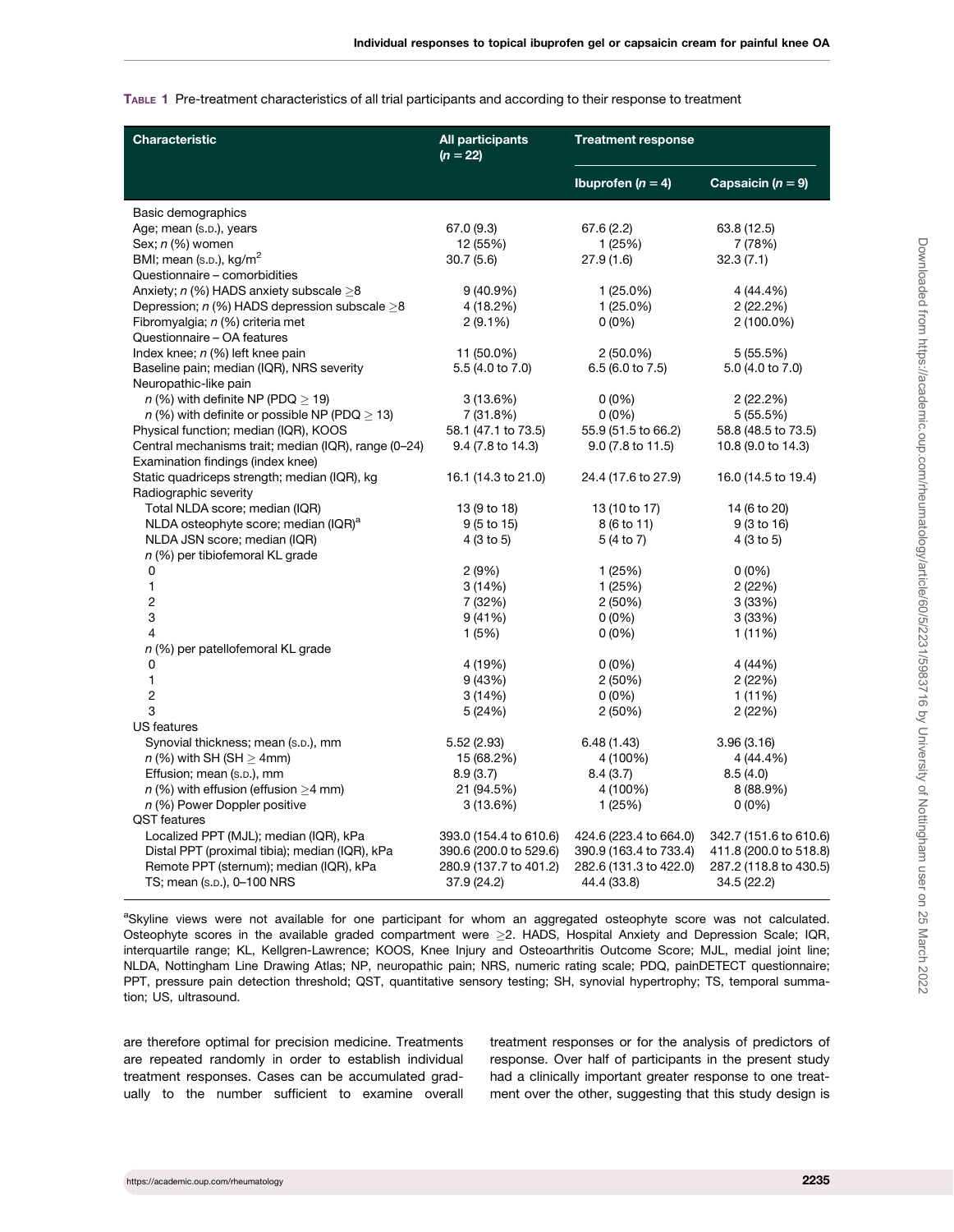<span id="page-5-0"></span>able to differentiate treatment responses, even when two treatments are equally effective in between-group comparisons.

For precision medicine to be implemented, three conditions need to be met: (i) the disease must be variable due to a multifactorial aetiology; (ii) there must exist several treatment options for which there are heterogeneous responses; and (iii) a clinical biomarker, indicating a differential response for a certain treatment in a patient subpopulation, must be identified [\[22](#page-6-0)]. It is widely accepted that OA is a heterogeneous condition and this is reflected in the baseline characteristics of the trial population. Over 50 therapies are available for OA [\[23](#page-6-0)] but the present study focussed on two widely available topical therapies. Heterogeneous responses to the topical treatments were identified in the present work. Finally, examination of baseline characteristics according to treatment response indicates that there may be sufficient variation in pre-treatment responses to search for clinical biomarkers. A large and adequately powered n-of-1 trial may be used to establish clinical biomarkers.

The present work is subject to limitations. First, baseline pain levels remained low for some participants despite 4 weeks' washout. This may be due to (i) insufficient washout durations, (ii) the Hawthorne effect, i.e. alterations in behaviour as a result of being observed, (iii) regression to the mean, (iv) natural fluctuations in OA pain, or (v) the effect of potential lifestyle changes during the long observation period. Adjustment for baseline pain allowed this to be accounted for in the comparison of the average pain reduction between treatments. In addition, we conducted a sensitivity analysis restricted to periods where baseline pain scores were 4–8 and found that this did not significantly alter the findings. Second, imbalances in the differential treatment response of the dropouts may have biased the examination of pre-treatment characteristics. Eighty per cent of dropouts displayed greater treatment response to ibuprofen in their first cycle, but were not classified as ibuprofen responders as they withdrew prior to meeting response criteria. However, the purpose of repeatedly comparing treatments in multiple cycles is to establish differential treatment response. Taking only one cycle makes the findings more prone to bias. This is why we chose to classify this group as 'undetermined'. Third, participants and trial personnel were not blinded. Due to inherent difficulties in blinding capsaicin and to more closely reflect clinical care, the trial was open label. However, this reflects clinical practice, where the patient and clinician are not blinded when selecting optimal treatments. Finally, although n-of-1 trials require fewer participants for aggregated analysis and for separation between response and non-response, a larger sample size is needed to compare the characteristics between responders and non-responders. Further study in this regard is useful.

In conclusion, despite topical NSAIDs and capsaicin being equally effective across the whole population, treatment responses varied between individuals with

painful knee OA. Over half of participants showed a greater response to one treatment over the other. Where one topical treatment provides insufficient pain relief, clinicians should advise their patient to try a different topical alternative as patients may have a better response.

### Acknowledgements

Daniel F. McWilliams is acknowledged for conducting the trial randomization. M.S.M.P. was involved in the conceptualization and design of the work, participant recruitment and screening, study coordination, data collection and analysis, and writing the manuscript. J.S. participated in the conceptualization and design of the work, data collection, and revised the paper. A.S. and G.S.F. participated in study recruitment, data collection, and revised the paper. D.A.W. and M.D. participated in the conceptualization and design of the work, interpretation of the data, and writing the manuscript. W.Z. participated in the conceptualization and design of the work, development of the statistical analysis plan, interpretation of the data, and writing the manuscript. W.Z. is the guarantor. All authors discussed the results, commented on the manuscript, and have approved the final version of the paper. The de-identified data for trial participants can be requested from the corresponding author. Baseline characteristics and follow-up pain data will be available upon request.

Funding: The work was supported by the Nottingham University Hospitals Charity [grant number 2009–01/08] and Vs Arthritis [grant number 20777]. The funders had no role in the study design, data collection, data synthesis, data interpretation, or writing the report.

Disclosure statement: M.S.M.P. declares a grant from the Nottingham University Charity for the conduct of the reported work; J.S. reports grants from Vs Arthritis and Nottingham University Charity during the conduct of the study; D.A.W. reports grants from Vs Arthritis and Nottingham University Charity during the conduct of the study; and other from AbbVie Ltd, Pfizer Ltd, Eli Lilly & Co Ltd, GlaxoSmithKline Medscape Education (New York), Love Productions (UK) outside the submitted work; M.D. reports grants from Vs Arthritis and from Nottingham University Hospital Charitable Trust during the conduct of the study; W.Z. reports grants from Vs Arthritis and Nottingham University Hospital Charity during the conduct of the study; and personal fees from Grunenthal and Regeneron Inc. outside the submitted work. The other authors have declared no conflicts of interest.

### **References**

[1](#page-0-0) National Institute for Health and Care Excellence (NICE). Osteoarthritis: Care and management in adults. Clinical guideline [CG177]. Published 12 February 2014. [https://](https://www.nice.org.uk/guidance/indevelopment/gid&hx2010;ng10127) [www.nice.org.uk/guidance/indevelopment/gid-ng10127.](https://www.nice.org.uk/guidance/indevelopment/gid&hx2010;ng10127)